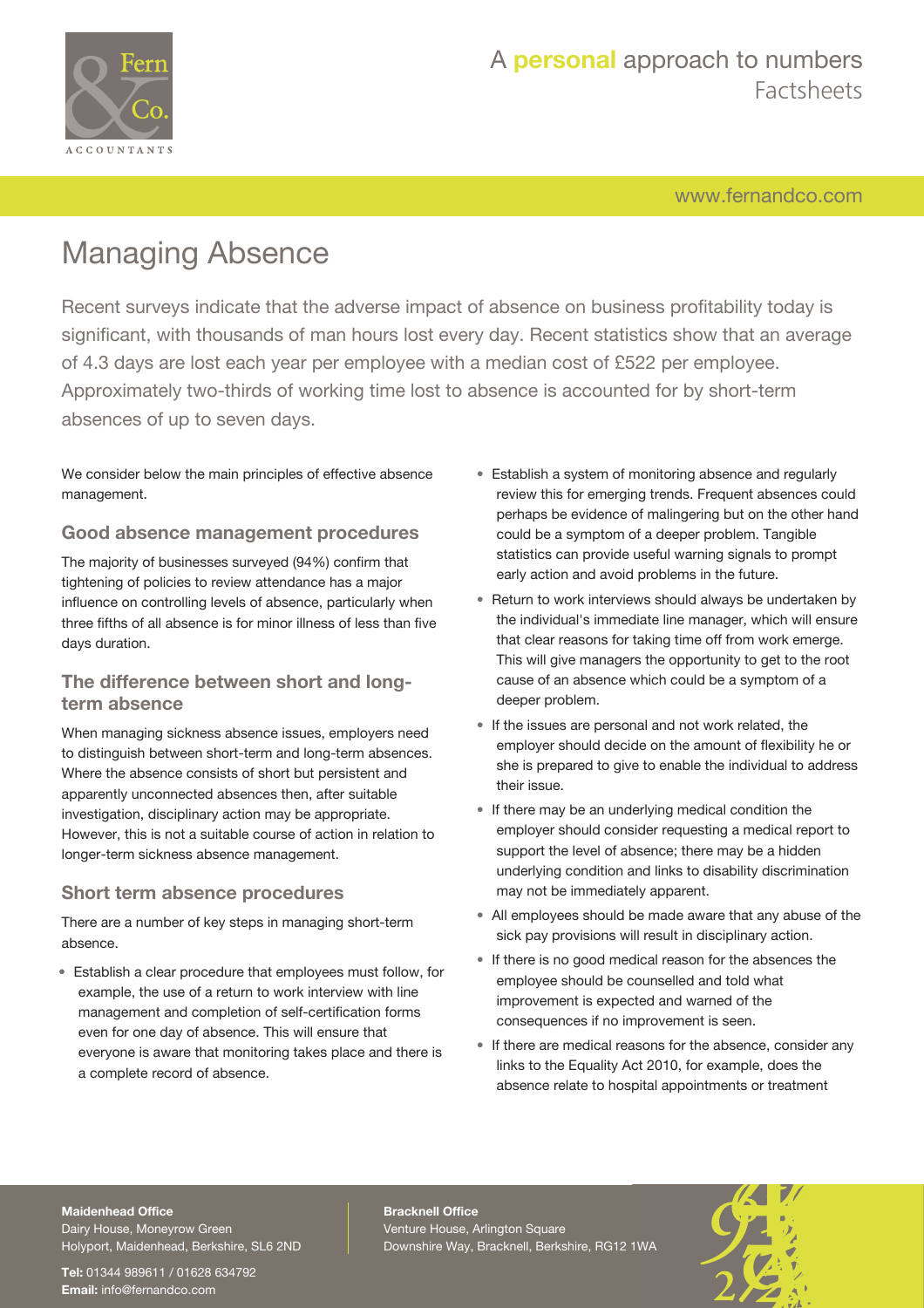

## A **personal** approach to numbers Factsheets

## [www.fernandco.com](http://www.fernandco.com)

required; if so, the employer is required to make reasonable adjustments which includes allowing time off for treatment.

- If the situation reaches a stage where the employee is to be dismissed and there is no defined medical condition, it may be on the grounds of misconduct. Here the employer must be able to show that a fair procedure has been followed taking into account the nature and length of the illness, past service record and any improvement in the attendance record.
- If the employee has a recognised medical condition that is not a disability but the absence rate is unacceptably high, it may be possible to dismiss fairly for some other substantial reason after following the due process. Again length of service and the availability of suitable alternative employment are relevant factors to consider before reaching a decision.

## **Long-term absence procedures**

The key steps in managing long-term absence include:

- absence procedures, monitoring and return to work interviews are as important as in the case of short-term absence
- it is always prudent to gather medical advice to assess whether the employee's condition amounts to a disability and also the capability of the employee to undertake their role going forward
- it is important to be specific about the information required from the medical report for example the nature of the illness, the ability of the individual to undertake their role, having provided a detailed description of responsibilities, the length of time the illness is likely to last, and any reasonable adjustments that would ease the situation
- upon receipt of the medical evidence a process of consultation and discussion should take place with the individual (welfare visit) subject to any recommendation of the doctor
- it is important to listen to the employee's proposals for their return to work
- if the cause of the illness is work related, the root cause should be investigated. Employers should discuss ways to reduce the influencing factors, for example, increased support, training or reallocation of duties. Could the employee return to work on a staged basis or on a part time basis for a short period?
- ensure all steps are recorded in writing to confirm what is expected of the employee and also what steps the employer is going to take, so there is no confusion and all actions taken are seen to be reasonable
- if the employee is to be dismissed it is likely to be on the basis of capability, however care will be needed to ensure all the requirements of the Equality Act 2010 have been considered and to demonstrate that a fair procedure has taken place.

## **Definition of disability**

The definition of what constitutes a disability can be split into three parts:

- the employee must be suffering from a physical or mental impairment
- the impairment must have a substantial effect on the ability to carry out normal day-to-day activities, which would include things like using a telephone, reading a book or using public transport. Substantial means more than minor or trivial
- the effect must be long-term, in other words have already lasted for at least 12 months or be likely to last that long.

The Equality Act 2010 includes new protection from discrimination arising from disability. This includes indirect discrimination, associative discrimination and discrimination by perception.

## **Discrimination arising from disability**

A person discriminates against a disabled person if:

#### **Maidenhead Office**

Dairy House, Moneyrow Green Holyport, Maidenhead, Berkshire, SL6 2ND

**Tel:** 01344 989611 / 01628 634792 **Email:** [info@fernandco.com](mailto:info@fernandco.com)

**Bracknell Office** Venture House, Arlington Square Downshire Way, Bracknell, Berkshire, RG12 1WA